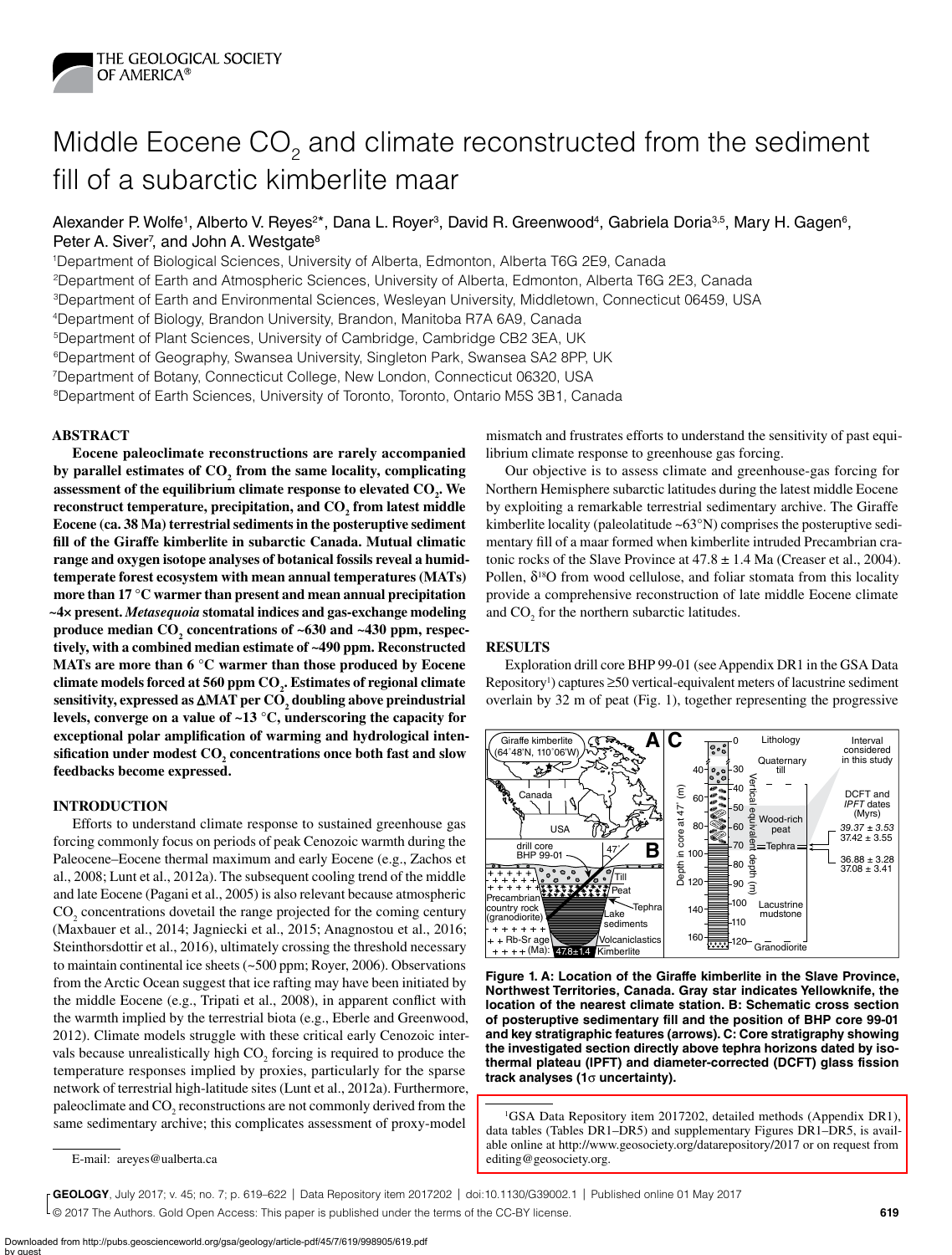

**Figure 2. Stratigraphy of climate proxies from the Giraffe peat section. Gray horizontal lines indicate tephra beds. Shading denotes 16th to 84th percentile ranges from Monte Carlo resampling (A, B, C, E, F) and one standard deviation of duplicate isotope analyses (D). A: Mean annual temperature inferred from mutual climatic range (MCR) anal**ysis of pollen types (MAT<sub>MCR</sub>). B: Coldest month mean temperature (CMMT<sub>MCR</sub>). C: Warmest month mean temperature (WMMT<sub>MCR</sub>). D: Wood cellulose δ<sup>18</sup>O<sub>cell</sub> (analytical uncertainty is ~0.3‰; VSMÖW—Vienna Standard Mean Ocean Water). E: Median MAT<sub>cell</sub> inferred from a leaf**water model and Eocene** δ**18O-MAT transfer function (Appendix DR1**  [see footnote 1]). F: Median CO<sub>2</sub> concentrations derived from Meta*sequoia* **stomatal indices (red) and a gas-exchange model (green).**

infilling of the maar basin. Both facies have remarkable preservation of aquatic and terrestrial plant fossils (Wolfe et al., 2006; Doria et al., 2011). We analyzed a 21 m section (vertical equivalent depth) of peat in core BHP 99-01, representing ~20 k.y. assuming reasonable accumulation rates and only moderate compaction. The common sampling interval over which we estimate the mean climate state and  $CO_2$  concentration includes multiple samples from 7 m of vertical equivalent thickness (Fig. 2), or ~7 k.y. of continuous deposition. Two rhyolitic tephra beds are present in the core directly below the lacustrine-to-peat transition (Fig. 1C). Glass fission track dating (Westgate et al., 2013) of both tephra beds gives a weighted mean age  $(\pm 1\sigma)$  of 37.84  $\pm$  1.99 Ma (Table DR1 and Appendix DR1).

### **Paleoclimate of the Latest Middle Eocene Subarctic**

Pollen assemblages from Giraffe sediments are well preserved, diverse, and include numerous extant North American taxa (Fig. DR1). The relative abundance of angiosperm pollen (53%–74%) is higher than that of gymnosperms throughout the section (Fig. DR2). The former is strongly dominated by fagalean types (*Quercoidites*, *Castanea*, and *Corylus*), with lesser contributions from *Ulmipollenites*, Ericalean taxa, and the Eocene indicators *Platycarya swasticoides* and *Pistillopollenites mcgregorii.* Conifer pollen is strongly dominated by Cupressaceae, for which *Metasequoia* is likely the dominant source given the presence of wellpreserved foliage and wood of this taxon (Fig. DR1). Pollen of *Pinus* and *Picea* is distributed throughout the section, whereas that of *Ginkgo*, *Sciadopitys*, and *Tsuga* occurs in trace amounts.

Mutual climate range (MCR) analysis (e.g., Ballantyne et al., 2010; Thompson et al., 2012; see the methods description in Appendix DR1) of these pollen assemblages using nearest living relatives yields reconstructed mean annual temperatures (MATs) of 12.5–16.3 °C (mean  $\pm 1\sigma$  $= 14.5 \pm 1.3$  °C), coldest month mean temperatures (CMMTs) of 0.5–4.5 °C (3.4  $\pm$  1.7 °C), and warmest month mean temperatures (WMMTs) of 23.5–25.0 °C (24.5 ± 0.8 °C) (Figs. 2A–2C; Table DR2). Reconstructed mean annual precipitation (MAP) ranges from 1257 to 1292 mm, with a mean uncertainty of 310 mm. The present-day climate for Yellowknife (62.45°N, 114.40°W), the nearest long-term climate station situated 300 km southwest of the Giraffe locality, has a MAT of −4.3 °C, CMMT of -25.6 °C, WMMT of 17.0 °C, and MAP of 289 mm (1981–2010 climate normals; htpp://climate.weather.gc.ca). Thus, middle Eocene MATs were 17–20 °C warmer, CMMTs 27–31 °C warmer, WMMTs 7–8 °C warmer, and MAP 3–5 times higher than present. The North American location with a modern climatology that most closely matches the reconstructed paleoclimate for the Giraffe locality is 3500 km to the southeast at Nashville (Tennessee, USA), with MAT of 15.2 °C, CMMT of 3.2 °C, WMMT of 26.3 °C, and MAP of 1200 mm (1981–2010 climate normals; http:// ncdc.noaa.gov).

Non-permineralized wood in the posteruptive Giraffe sequence has exceptional preservation and can be assigned unambiguously to *Metasequoia* on the basis of xylotomy (Fig. DR1). This wood yields pristine α-cellulose (Fig. DR3) amenable to measurements of stable oxygen isotope ratios ( $\delta^{18}O_{cell}$ ) by pyrolysis and continuous-flow isotope ratio mass spectrometry, which in turn can provide independent support for palynological estimates of MAT (Appendix DR1). The values of  $\delta^{18}O_{\text{cell}}$  range from 23.4‰ to 24.9‰ VSMOW (Vienna standard mean ocean water) (Fig. 2D; Table DR3). Using a Monte Carlo implementation of the Anderson et al. (2002) leaf-water model, we estimated values of  $\delta^{18}O$  for environmental waters ( $\delta^{18}O_{\text{water}}$ ) accessed by the trees, and then calculated MAT from these inferred  $\delta^{18}O_{\text{water}}$  values using an empirical relation between Eocene environmental waters and MAT that accounts for Eocene latitudinal temperature gradients (Fricke and Wing, 2004). The  $\delta^{18}O_{\text{cell}}$  results yield a MAT estimate of  $15.6 \pm 2.0$  °C at  $1\sigma$  (Fig. 2E), which overlaps the pollen-based MCR estimate of  $14.5 \pm 1.3$  °C MAT (Fig. DR4).

## **Atmospheric CO2 Reconstruction**

Stomatal indices derived from Giraffe *Metasequoia* leaves (Doria et al., 2011) yield a combined median reconstructed atmospheric CO<sub>2</sub> concentration for all stratigraphic levels of ~630 ppm (433–1124 ppm at 68% confidence) (Figs. 2F and 3; Table DR4). Combined  $CO_2$  estimates from the Franks et al. (2014) gas-exchange model, applied to the same foliage (Appendix DR1), are somewhat lower, ranging from 353 to 561 ppm at 68% confidence with a median of ~430 ppm (Fig. 3A). Given overlap between the two methods of  $\mathrm{CO}_2$  reconstruction, and because the stomatal index proxy is unbounded at high  $CO<sub>2</sub>$  concentrations (Doria et al., 2011), we resampled randomly from the combined stomatal index and gas-exchange model reconstructions to yield a consensus median CO<sub>2</sub> concentration of ~490 ppm (378–778 ppm at 68% confidence). This approach reduces biases inherent to either technique.

This  $CO_2$  reconstruction is lower than inferences of ~800–1000 ppm from alkenone  $\delta^{13}$ C between 39 and 37 Ma (Zhang et al., 2013) and 650  $\pm$  110 ppm (at 68% confidence) at 40.3 Ma from  $\delta$ <sup>11</sup>B of pristine foraminiferal calcite (Anagnostou et al., 2016), but in agreement with estimates of 385–467 ppm (at 68% confidence) from the stomatal distributions of Canadian High Arctic *Metasequoia* foliage dating broadly to between 47.9 and 37.8 Ma (Maxbauer et al., 2014) and ~350–650 ppm from the stomatal density of extinct fagalean foliage (Steinthorsdottir et al., 2016). The results from the Giraffe locality thus support lower  $\mathrm{CO}_2$  concentrations than previously envisaged for greenhouse climate intervals (Franks et al., 2014).



**Figure 3. A: Probability density functions (PDFs) for reconstructed CO2 concentrations from** *Metasequoia* **stomatal index (SI), gas-exchange modeling (GE), and random resampling of the combined stomatal index and gas-exchange model reconstructions (CR). B: PDFs for regional climate sensitivity at the Giraffe locality, subarctic Canada (Appendix DR1 [see footnote 1]). In both panels, horizontal lines indicate the 16th to 84th percentile range, with median values marked by squares.**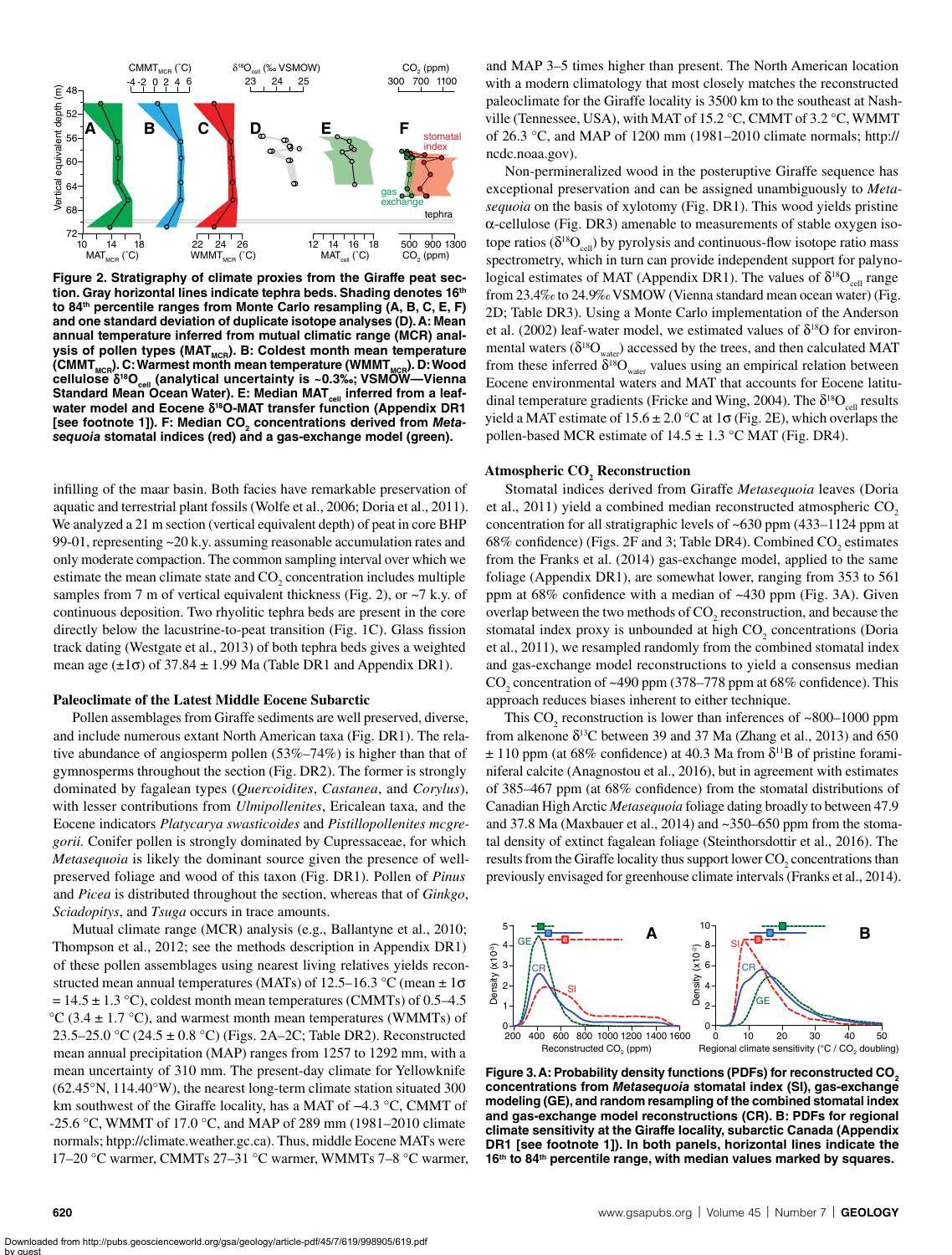## **DISCUSSION**

## $\boldsymbol{\mathrm{High}}$  Polar Amplification under Modest  $\boldsymbol{\mathrm{CO}_2}$  Forcing

These data provide an integrated estimate of the mean climate state for the continental subarctic Giraffe locality over the multimillennial interval common to all proxies. The MCR-inferred paleotemperature and reconstructed  $CO_2$  concentrations can be plotted along a range of estimates for the sensitivity of MAT with respect to atmospheric  $CO<sub>2</sub>$  (Fig. 4). Present-day estimates of global Charney climate sensitivity (CS) include a subset of fast feedbacks only, while Earth-system sensitivity (ESS) includes most fast and slow feedbacks (Royer, 2016). CS and ESS are typically expressed as globally averaged approximations of the temperature response to incremental CO<sub>2</sub> doublings, expressed as ∆MAT relative to preindustrial conditions. However, recent studies have demonstrated the utility of regional approximations for these parameters (Dyez and Ravelo, 2013; Eagle et al., 2013).

The latest middle Eocene MAT and stomatal index  $CO_2$  reconstruction from Giraffe, when compared to the present climate of Yellowknife using the approach of Royer et al. (2012), yield a mean regional climate sensitivity of 12.7 °C per  $\text{CO}_2$  doubling for the North American subarctic latitudes (8.3–21.2 °C at 68% confidence; Fig. 3; Appendix DR1), more than twice the estimated ESS of ~6  $\degree$ C per CO<sub>2</sub> doubling for the Pleistocene climate system (Hansen et al., 2008; Fig. 4). Use of  $CO<sub>2</sub>$  estimates from the gas-exchange model produces even higher regional climate sensitivity values (14.0–32.8 °C at 68% confidence, median = 20.1 °C; Fig. 3).

These estimates of regional climate sensitivity, based on paleoclimate and  $CO<sub>2</sub>$  proxies analyzed in parallel from the same sediment archive, highlight the exceptional magnitude of polar amplification under relatively



Figure 4. Climate responses to elevated atmospheric CO<sub>2</sub> concen**trations. Global estimates of Charney climate sensitivity (CS) and Earth-system sensitivity (ESS) are depicted as light and dark gray envelopes, respectively, with change in mean annual temperature (**∆**MAT) plotted relative to preindustrial. CS is after Rohling et al. (2012); upper and lower bounds of the ESS envelope represent ESS/CS ratios of 2.0 estimated for the Pleistocene (Hansen et al., 2008) and 1.65 for the Pliocene (Lunt et al., 2012b). Together with contemporary global**  MAT at 400 ppm CO<sub>2</sub> (green square), these global estimates provide a **context to evaluate polar amplification as recorded by proxy estimates of** ∆**MAT, relative to present MAT at the nearest climate station, for the Giraffe locality (subarctic Canada; blue circle; combined resampled**  CO<sub>2</sub> median) and other high-latitude sites (gray circles) for the Plio**cene (Ballantyne et al., 2010; Brigham-Grette et al., 2013) and Eocene (Maxbauer et al., 2014). Errors are the 16th to 84th percentile range for the Giraffe locality and 1**σ **confidence interval for other sites. Model ensemble mean** ∆**MATs for the Giraffe region (computed relative to present Yellowknife MAT) at 2x and 4x pre-industrial CO<sub>2</sub> (EoMIP; Lunt et al., 2012a) are marked by orange and red squares, respectively; bars mark the range of modeled** ∆**MAT for each ensemble.**

modest  $CO<sub>2</sub>$  forcing. This contention is supported by temperature reconstructions from Ellesmere Island and Siberia during the Pliocene (Ballantyne et al., 2010; Brigham-Grette et al., 2013), for which independent proxies (e.g., Zhang et al., 2013) indicate  $CO_2$  concentrations of ~400 ppm (Fig. 4). Even greater ∆MATs (~32 °C) are estimated from middle Eocene fossil floras of Axel Heiberg Island (Eberle and Greenwood, 2012), also dominated by *Metasequoia*, when  $CO_2$  was possibly as low as  $\sim$ 420 ppm (Maxbauer et al., 2014). Pronounced middle Eocene polar amplification is likewise expressed in the Southern Hemisphere high latitudes, where temperate rainforests dominated by *Nothofagus* and araucarian conifers existed along the Wilkes Land margin of East Antarctica, implying MATs >10 °C and MAPs severalfold higher than present (Pross et al., 2012).

Early Eocene climate model simulations for the latitudes of subarctic North America (Lunt et al., 2012a; Carmichael et al., 2016) underestimate the multiple proxy constraints presented here. For example, at 560 ppm CO<sub>2</sub>, the ensemble mean of three models (Lunt et al., 2012a) for the Giraffe region underestimates reconstructed MAT by 15.5 °C, with a minimum underestimate of 6.4 °C (Fig. 4). At 1120 ppm  $CO_2$ , more than twice the inferred CO<sub>2</sub> from *Metasequoia* foliage, the ensemble mean MAT is 11.3 °C lower than proxy MATs, with a minimum underestimate of 4.5 °C (Fig. 4). The model results compiled by Lunt et al. (2012a) consistently estimated colder-than-present preindustrial Yellowknife MATs in 280 ppm  $CO<sub>2</sub>$  control runs. However, even when this model-dependent artifact is taken into account by expressing ∆MAT relative to instrumental Yellowknife MAT (Fig. DR5), model ∆MATs remain substantially lower than the proxy-based ∆MATs presented here for the Giraffe region (Table DR5).

Many mechanisms have been explored to explain the amplified warmth of high latitudes during the Cretaceous and Paleogene, including statedependent CS (Caballero and Huber, 2013), decreased atmospheric pressure (Poulsen et al., 2015), altered cloud physics (Kiehl and Shields, 2013), biogenic aerosols (Beerling et al., 2011), and teleconnection dynamics with tropical oceans (Korty et al., 2008). Changes in atmospheric circulation such that low pressure centers and associated cyclogenesis became quasi-permanent features over the polar regions in the absence of perennial sea ice cover were also probable. Such configurations appear necessary to increase MAP by the amounts mandated by the proxy record at Giraffe and elsewhere, whereas intensification of the hydrologic cycle also increases poleward heat transfer by water vapor (Pagani et al., 2014; Carmichael et al., 2016). Despite obvious differences in boundary conditions with respect to the state of the cryosphere and biosphere, these configurations provide some degree of analogy with contemporary warming of the Arctic, where dramatic losses of Northern Hemisphere sea ice over the last decade have contributed to deepening lows over the Arctic Ocean, coupled to enhanced cyclogenesis that in turn exerts a strong positive feedback on remaining sea ice (Screen et al., 2011; Simmonds and Rudeva, 2012).

Because future temperatures are unlikely to decline appreciably over the time scales required for most fast and slow feedbacks to become fully expressed (centuries to millennia; Royer, 2016), even if all anthropogenic greenhouse gas emissions are eliminated (Archer and Brovkin, 2008), the latest middle Eocene forest ecosystem preserved in the Giraffe kimberlite offers considerable insight toward understanding high-latitude climate states under elevated, but not extreme, atmospheric  $CO_2$  concentrations.

#### **ACKNOWLEDGMENTS**

We thank BHP Billiton Inc. and the Geological Survey of Canada for access to cores; the Natural Sciences and Engineering Research Council (Canada) (Greenwood, Reyes, Westgate, and Wolfe); the U.S. National Science Foundation (Siver); J. Basinger for discussions on *Metasequoia*; G. Braybrook for scanning electron microscopy; the Climate Change Consortium of Wales, D. McCarroll, and N. Loader for assistance with stable isotopes; R. Zetter for advice on pollen morphology; and G. Ludvigson, M. Steinthorsdottir, B. Jacobs, and several other anonymous reviewers. We dedicate this paper to our departed colleagues Leo Hickey (1940–2013) and Mark Pagani (1960–2016), who trailblazed much of our thought concerning greenhouse worlds of the past, and Art Sweet (1942–2017), pillar of Canadian palynology and the first to analyze Giraffe pipe pollen.